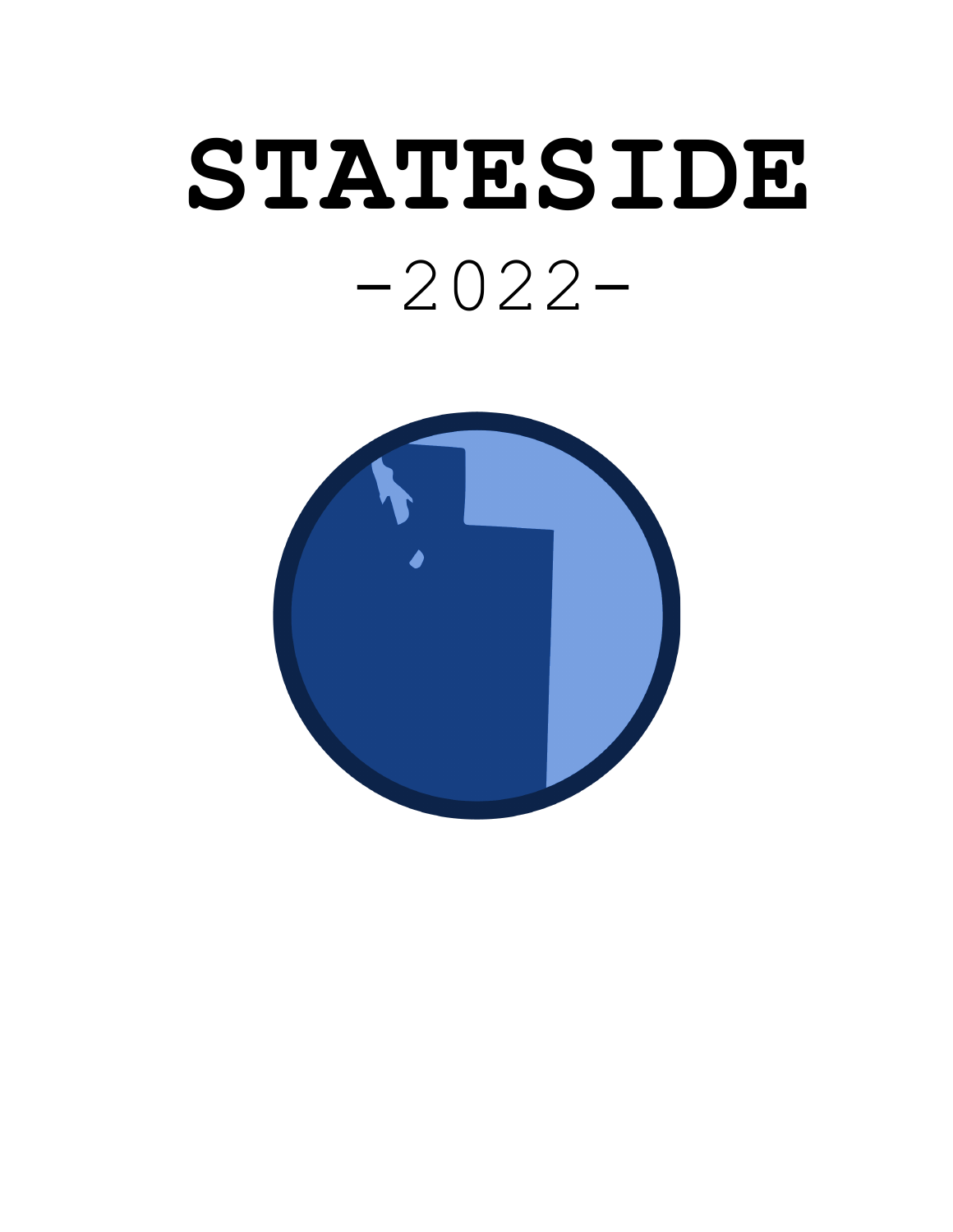Dear **STATESIDE** Applicant,

I am so excited for Stateside! God has done so many incredible things in the lives of students on this trip. We are super excited to see what God does this year, and are looking forward to fun memories, hard work, and service to one another and the community we are serving.

Please carefully read through the application and pray about this opportunity you have to serve the Lord on this unique trip. If you decide to apply, I would encourage you to be honest and real about your life and how God may be able to use you on this trip, as well as what He can teach you as a member of this team. This is NOT a comfortable or easy trip!

Enclosed you will find the *Stateside* application. You must have *completed the 10th grade* at the time of the trip, in order to apply. Please read all the instructions and fill out the application completely.

**We won't accept late applications so please get your application in on time.** Applications are due by **Wednesday, April 6th 2022.**

I'm looking forward to this trip. God has great things in store!

**Amy Atienza** High School Girls Associate Shepherd amy.atienza@fullertonfree.com (661)319-0902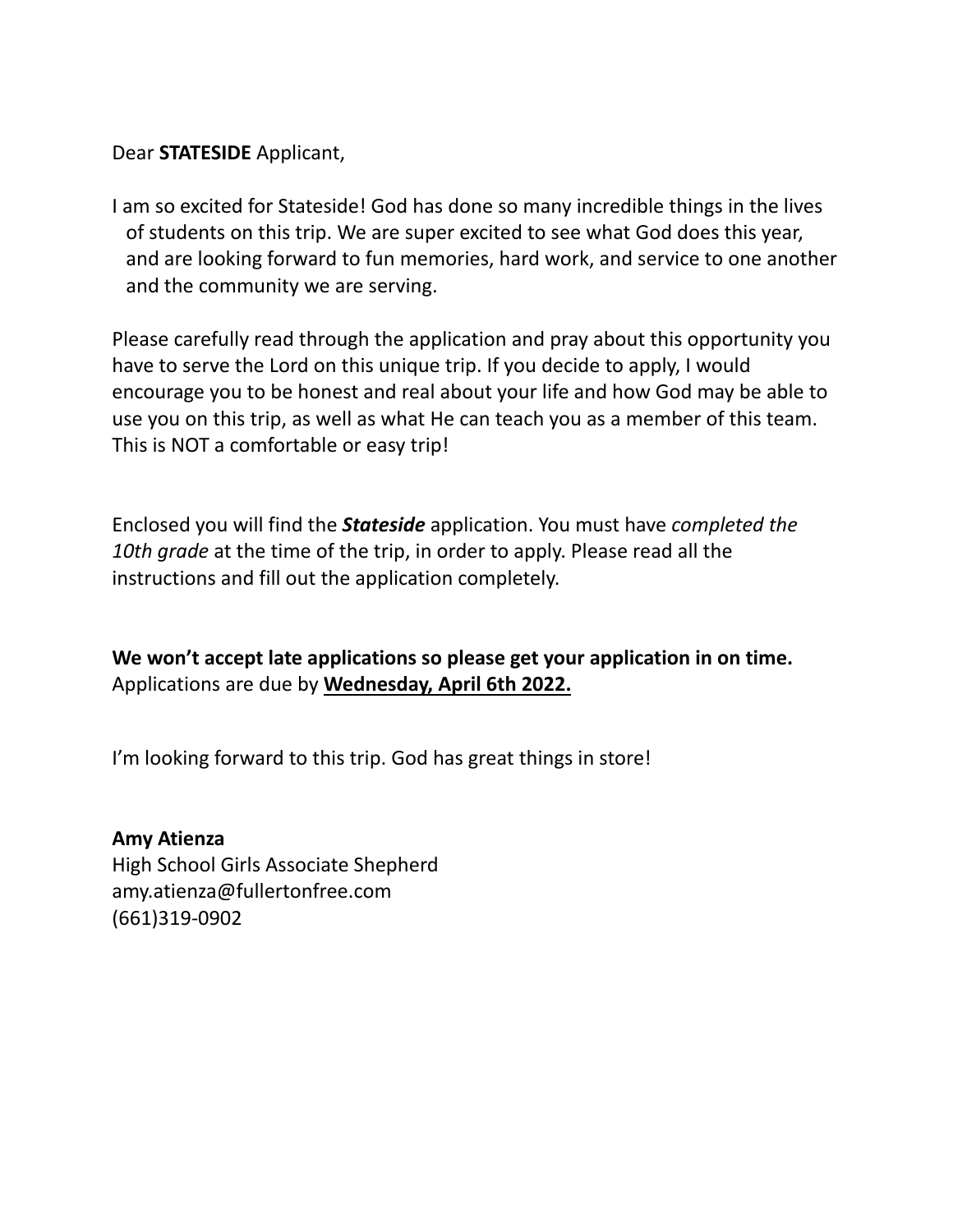## **What is** *Stateside***?**

There are two main reasons why we do Stateside. First, we have designed Stateside to bless others. This includes everyone that we come in contact with, but specifically the youth in Orem and Centerpoint church. After prepping VBS (vacation bible school) in CA and serving our church, we are then able to serve the community of Orem by teaching the kids the gospel in a fun and engaging way.

The second reason is for your spiritual growth. As Christians we are transformed through serving, just like Jesus serves us. Students on the Stateside team will teach a bible story to kids, learn to work as a team, expand their knowledge of God through a bible study on the trip, and grow in various leadership qualities.

### **What are our Goals?**

- 1) Be a blessing to *Centerpoint Church* by assisting them in reaching their communities with the gospel.
- 2) To see continued growth and maturity in our relationship with God and others.
- 3) Gain confidence when sharing the Gospel and teaching the Bible.
- 4) Grow in leadership.
- 5) Make some great memories by having a BLAST.

### **Trip Overview**

- Students will be trained and contribute in our VBS here in Fullerton (July 11th-14th)
- The team will travel to Orem, UT (Wed, July  $20^{th}$  Sat, July  $30^{st}$ )
- We will invite approx 2000 homes for the host church, *Centerpoint Church*
- Students will conduct a 4-day Vacation Bible School for and with the host church
- Students will do the teaching, leading and counseling at the VBS (including leading games, crafts, snacks, etc…)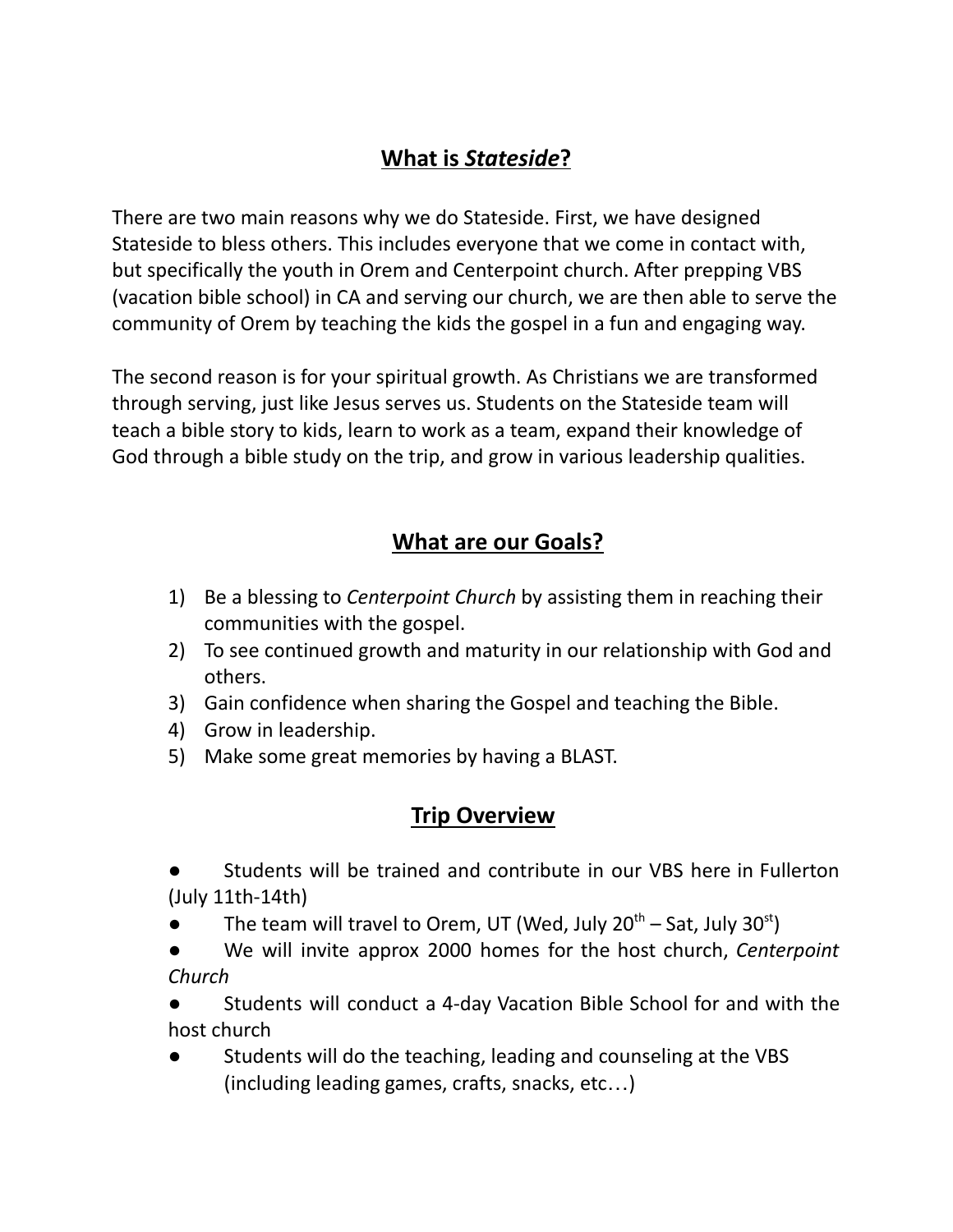There will be student teams in charge of: worship, bible teaching, rec, etc.

- We will be lodging at *Centerpoint Church*
- We will be instructed how to best minister in the context of the LDS community
- Expect to work hard, sleep hard, play hard, and eat well!

# **Expectations**

- 1) Attend **each and every** training session, meeting, and trip. Be committed to working towards team objectives with a servant attitude.
- 2) Complete all the assigned reading and daily devotionals, and be committed to actively pursuing personal spiritual growth.
- 3) Be an example of Christian conduct and character by striving to live your life in a way that pleases God. Be committed to growing in and practicing leadership characteristics, while being conscious of the responsibilities and influence you have as a leader in the youth group.
- 4) Respect the authority of the *Stateside* leadership team.
- 5) Be actively involved in Sunday and Wednesday programs as well as a Sunday worship service on Main Campus each week during the summer.

\*Failure to adhere to these requirements at any time may result in removal from the *Stateside* team.

Please pray carefully about your motives and intentions before turning in a *Stateside* application. These mission trips are not for everyone. If you can meet the faithfulness required and desire to serve God and others…turn one in! If, after reading the complete application, you or your parents still have further questions, call me at (661)319-0902 or email me at amy.atienza@fullertonfree.com

### **The Team**

The *Stateside* Team will consist of 25-35 high school students. We intend to take everyone who applies, however occasionally we have had to say no to students because of various behavioral concerns, medical issues, failure to meet the minimum requirements for the trip, or lack of space.

Applications are due **Wednesday, April 6th by 9:00pm**. This year, *you must sign up for an interview.* Each interview will be 20 minutes, and will be conducted on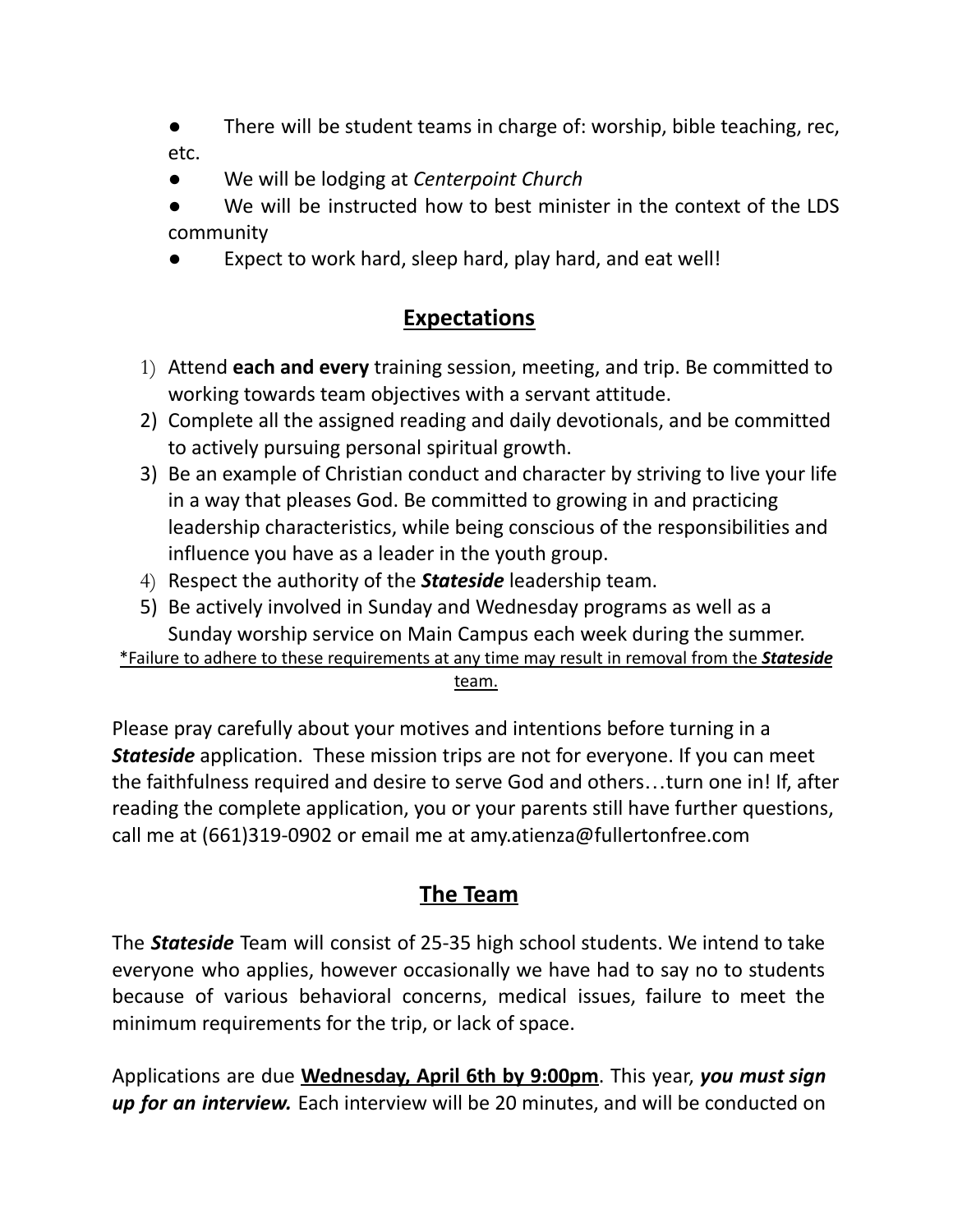**Monday April 11th, Tuesday April 12th, and Thursday April 14th** from **2:00pm-6:00pm.** The team will be notified *by email* by Thursday, April 21st at 5:00pm.

*Sign ups for interviews will be available online. We will send you an email link once we receive your application. Applications must be turned in in person to Amy.*

#### **Cost Breakdown**

The cost of the entire experience of Stateside Trip will be **\$400.** *(Scholarships may be available)*

#### This covers:

- Team T-shirt
- The Overnight Retreat in June
- Transportation
- VBS Materials
- $\bullet$  Meals during the trip\*\*
- Lodging
- Afternoon Fun Excursions

#### **\*\* Four travel meals are not included, so please bring some extra cash! Payment Schedule**:

- ➢ The initial payment of **\$200** is due by Monday, May 23rd.
- ➢ The second payment of \$**100** is due by Monday, July 11th.
- ➢ The final payment of **\$100** is due by Monday, July 18th.

\*\**You can pay online at* [www.fullertonfree.com](http://www.evfreefullerton.com/) *OR on Sundays/Wednesdays by check OR send it to: First Evangelical Free Church, 2801 N. Brea Blvd. Fullerton, CA 92835 Attn: Miriam Mohler*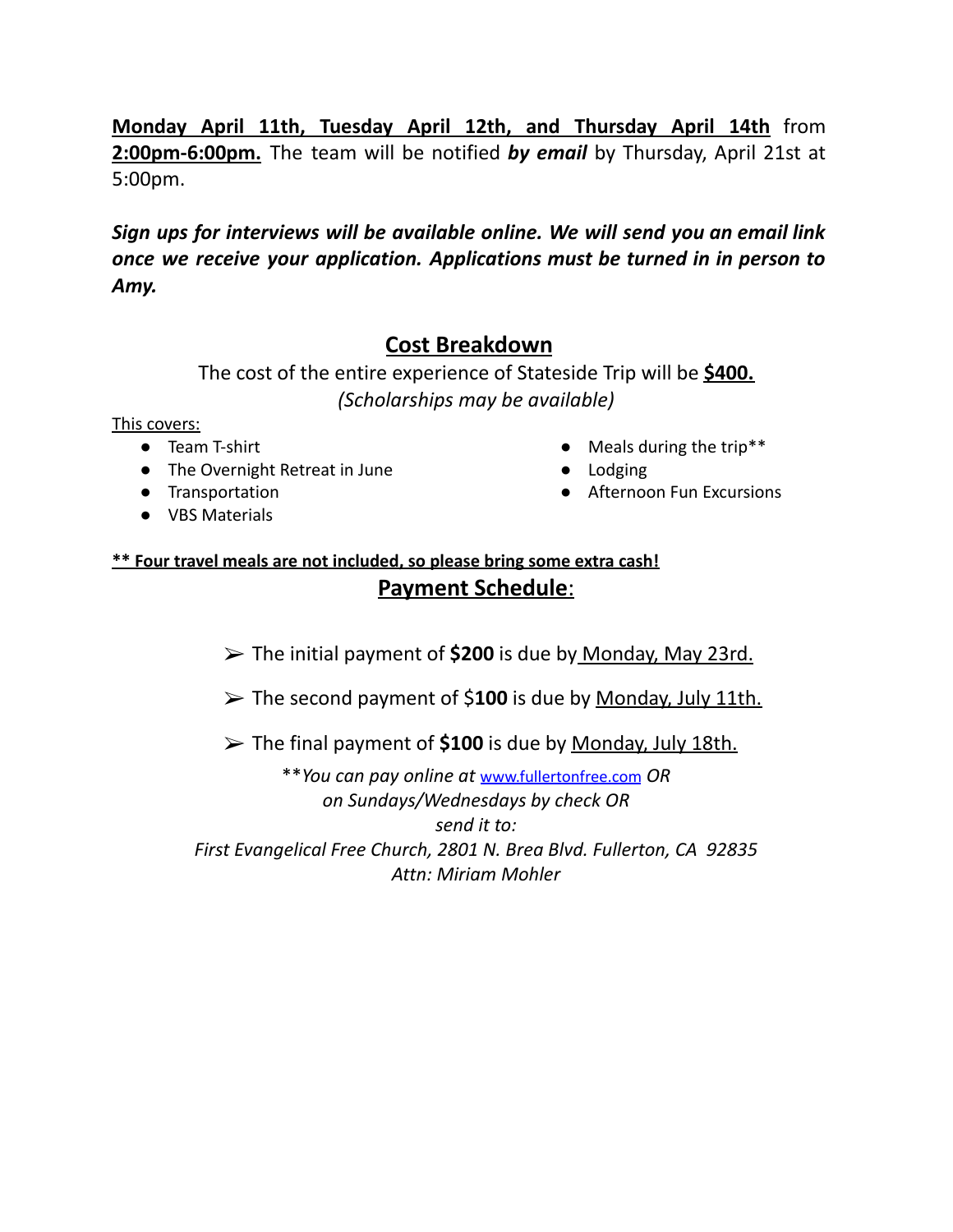#### **About our Host Church**

#### Centerpoint Church is an Evangelical Free church located in Orem, Utah. With the bus it is roughly a 12 hour drive from Fullerton. Below is an excerpt from their website:

CenterPoint Church began in 1945, as Provo Bible Church. It was started by a group of families who had come to Utah Valley to work at Geneva Steel. The first generation of the church faced a daunting task. Because of the unique cultural situation in Utah Valley, the church always seemed to be in transition. Not only did families move in and out but so did Pastors. The church seemed to be in a perpetual struggle to survive. In 1988, as the founding generation of the church was passing away, the church faced yet another pastoral transition. This time though there was actual consideration given to closing the doors.

God had other plans. It was at that time that the church experienced a rebirth. Pastor Scott McKinney began his ministry in 1989 with the vision to move the church from a fortress mentality to an outreach mentality. If there was a defining statement in that era, it was that "God likes to do things in places where people say it cannot be done." The church grew. Initially, the growth was from people moving into Utah Valley to take jobs with the high tech industries. To accommodate the growth there were two building projects during the 90's.

One of the things that did not change was the transient nature of the church. As the economy ebbed and flowed, many of the high tech jobs disappeared. The good news is that the people moving out of the area were replaced with new people coming to Christ. The vision was being fulfilled. Today over 50 percent of the people in the church have come out of our unique Utah religious culture. Around 2005 the church had grown to about 500 people in a place where previously there had never been a church with that kind of size and influence.

Around that time we began to ask the question- "Is this all that God has for us?" It was at this point that we launched a new vision. Part of that vision was to relocate. The desire was to go from a place where we were hard to find to a place where we were impossible to miss.

We bought 5 acres on the I15 freeway just south of University Parkway, the busiest intersection in the county. Plans for the new building were drawn up on this amazing piece of property. The church changed its name to CenterPoint Church to reflect our vision to make Jesus the center point of our lives and to make Him known from the center point of Utah Valley.

In 2008 plans to build were put on hold. The economy had imploded. Our old building had been leased out to a private school. We were a church on wheels. We had no idea that when we began this journey we would be moving in and out of schools for the next ten years for our worship services. We moved office locations four times. These were difficult times. Yet, these years included some of the best ministry in the history of the church. During our decade of wandering, hundreds of people came to Christ and were baptized. There were thriving ministries at both BYU and Utah Valley University. Our children's and student ministries encouraged the next generation to walk with Christ.

During these years we learned some things that we probably could not have learned any other way. Even in times of great uncertainty, Jesus is a solid foundation. We learned that the church is not a building, but a body of people. We also saw God's faithfulness. After coming to a point in the year 2015 where we were ready to give up on the dream, the Lord provided a way. Doors were finally opened and we were able to build a 26,700 sf. building on our property at the center point of Utah Valley. When we began this journey our prayer was that when all was said and done, there would be no other explanation but God. God answered that prayer. Today we are in a building that is home to a church that is still all about seeing God do something in a place where people have said it cannot be done.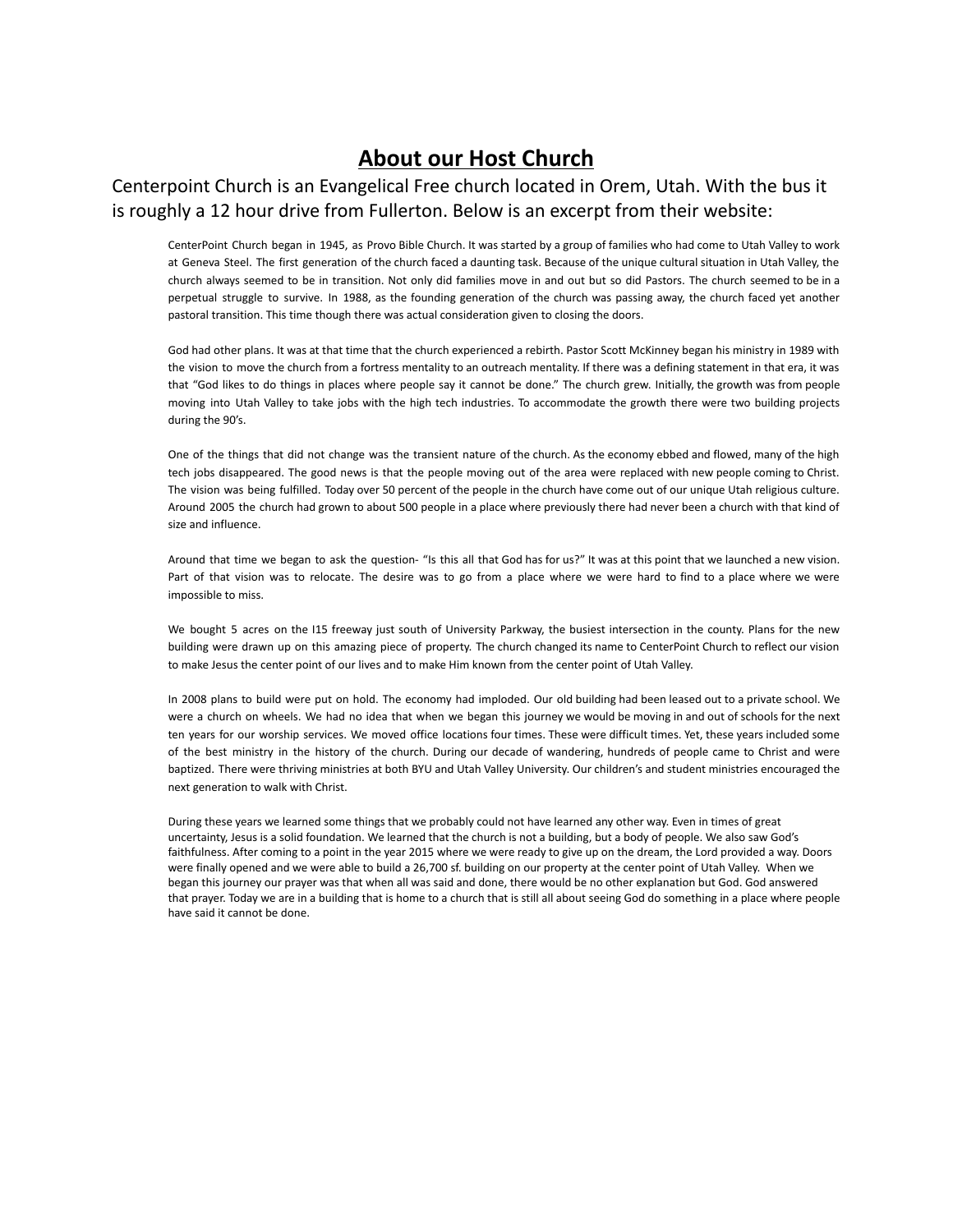#### **IMPORTANT DATES:**

#### **\* PLEASE KEEP THIS PAGE!**

| $\Box$ | Applications available:                              | Wednesday, March 16th                                           |  |  |  |
|--------|------------------------------------------------------|-----------------------------------------------------------------|--|--|--|
| $\Box$ | Applications due:                                    | Wednesday, April 6th by 9:00pm                                  |  |  |  |
| $\Box$ | Interviews conducted:                                | Monday April 11th / Tuesday April 12th / Thursday April 14th    |  |  |  |
|        | (2:00pm-6:00pm time slots, 20 minutes per interview) |                                                                 |  |  |  |
| $\Box$ | Team Notification:                                   | Thursday, April 21st by email (5:00pm)                          |  |  |  |
| $\Box$ | Parent/Team Meeting:                                 | Sunday, May 22nd in the HSM Amp (12:45pm-1:30pm)                |  |  |  |
| $\Box$ | Payment of \$200 due:                                | Monday, May 23rd                                                |  |  |  |
| $\Box$ | <b>Stateside Retreat:</b>                            | Tuesday, June 14th to Wednesday, June 15th (5:30pm on           |  |  |  |
|        | Tuesday to 12:00pm Wednesday)                        |                                                                 |  |  |  |
| $\Box$ | Payment of \$100 due:                                | Monday, July 11th                                               |  |  |  |
| $\Box$ | VBS Work Days *                                      | July 7th & July 8th (9:00am-2:00pm each day)*                   |  |  |  |
|        |                                                      |                                                                 |  |  |  |
| $\Box$ | VBS Set up/Team Training #1                          | July 7th (2:00pm-5:30pm, after our VBS work day)                |  |  |  |
| $\Box$ | Final Payment of \$100 due:                          | Monday, July 18th                                               |  |  |  |
| $\Box$ | Fullerton V.B.S.:                                    | July 11th-14th (8:00 AM - 1:30 PM)                              |  |  |  |
| $\Box$ | Team Training #2                                     | Mon., July 11th (1:00 - 5:00 PM (After VBS) Bring \$ for Lunch) |  |  |  |
| □      | Team Training #3/Pack Day**                          | Tues. July 19** (1:00PM-5:00PM) (Luggage dropped off)           |  |  |  |
| □      | <b>Finish Packing and Depart</b>                     | Wed. July 20 (7:30 AM)                                          |  |  |  |
| $\Box$ | Return Date:                                         | Sat. July 30 (approx 4:00 PM)                                   |  |  |  |

\*The ending times to these work days are tentative, depending on how long it takes us to finish the jobs FF VBS has for us. Lunch is provided.

\*\* On Wednesday, July 20<sup>th</sup> the Stateside team will be attempting to leave the church by 8:00am, so please be sure to have all your luggage at the church the day before, July 19<sup>th</sup> at the latest by the end of our meeting at 5:00pm. (You don't have to bring your backpack or your pillow if you want it for the bus ride).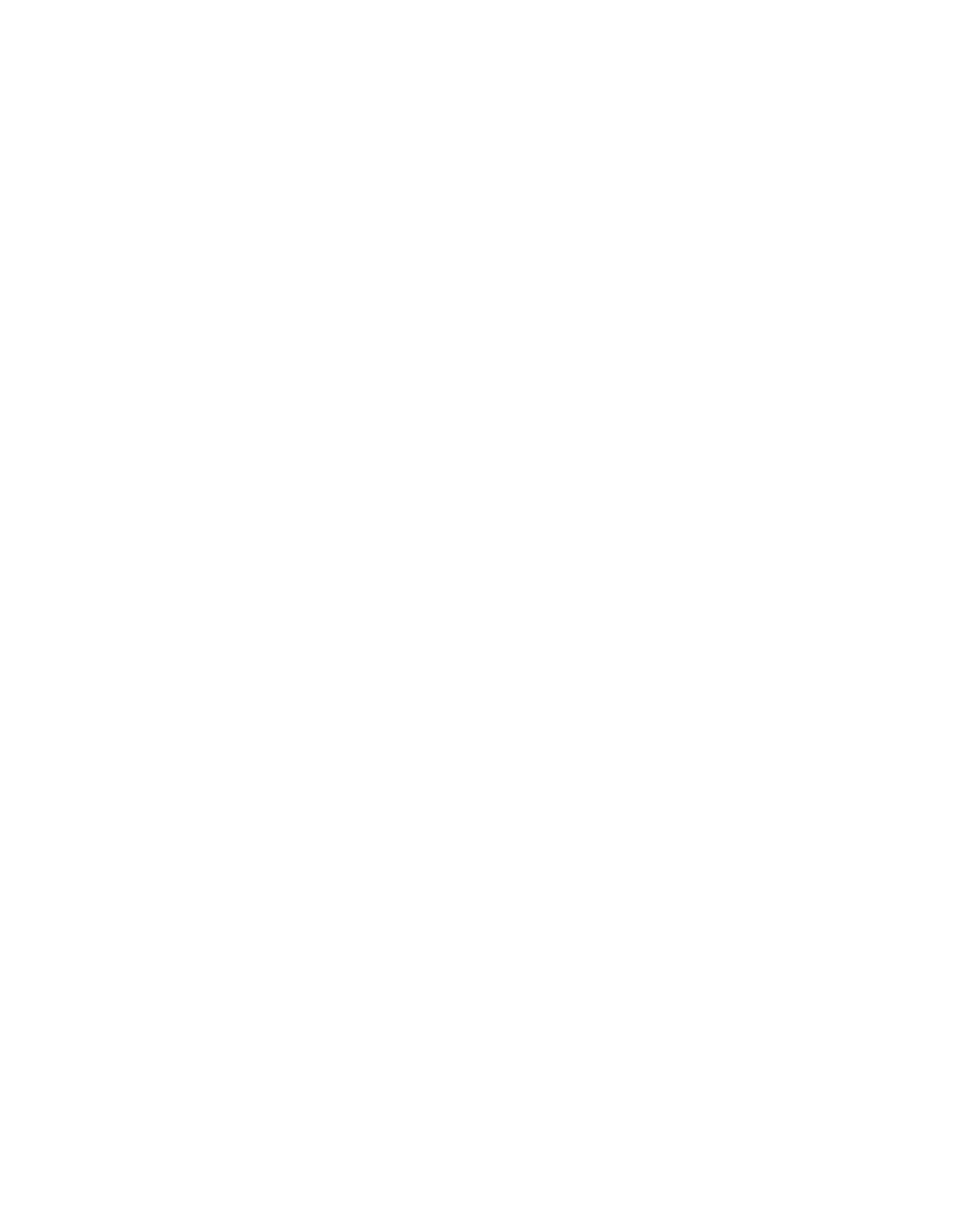# **APPLICATION**

| Please answer the following questions using the reverse side if necessary.<br>The following application will remain confidential. | Don't Turn in Application<br>without a Photo! |
|-----------------------------------------------------------------------------------------------------------------------------------|-----------------------------------------------|
|                                                                                                                                   |                                               |
| **Email:                                                                                                                          |                                               |
|                                                                                                                                   | Feel free to use a copy of a<br>Photo         |
| Parent's                                                                                                                          |                                               |
|                                                                                                                                   |                                               |
|                                                                                                                                   |                                               |
|                                                                                                                                   |                                               |
|                                                                                                                                   |                                               |
| Phone (Student Cell): (_____) ___________________                                                                                 |                                               |
| Year of Graduation (circle one):<br>2023<br>2024                                                                                  |                                               |
|                                                                                                                                   |                                               |
| <b>Shirt Size</b> (circle one): S M<br>$\mathsf{L}$<br><b>XL</b><br><b>XXL</b>                                                    |                                               |

**\*\* Email will be the primary means of contact during the summer, so please give us an address that you will check regularly throughout the summer.**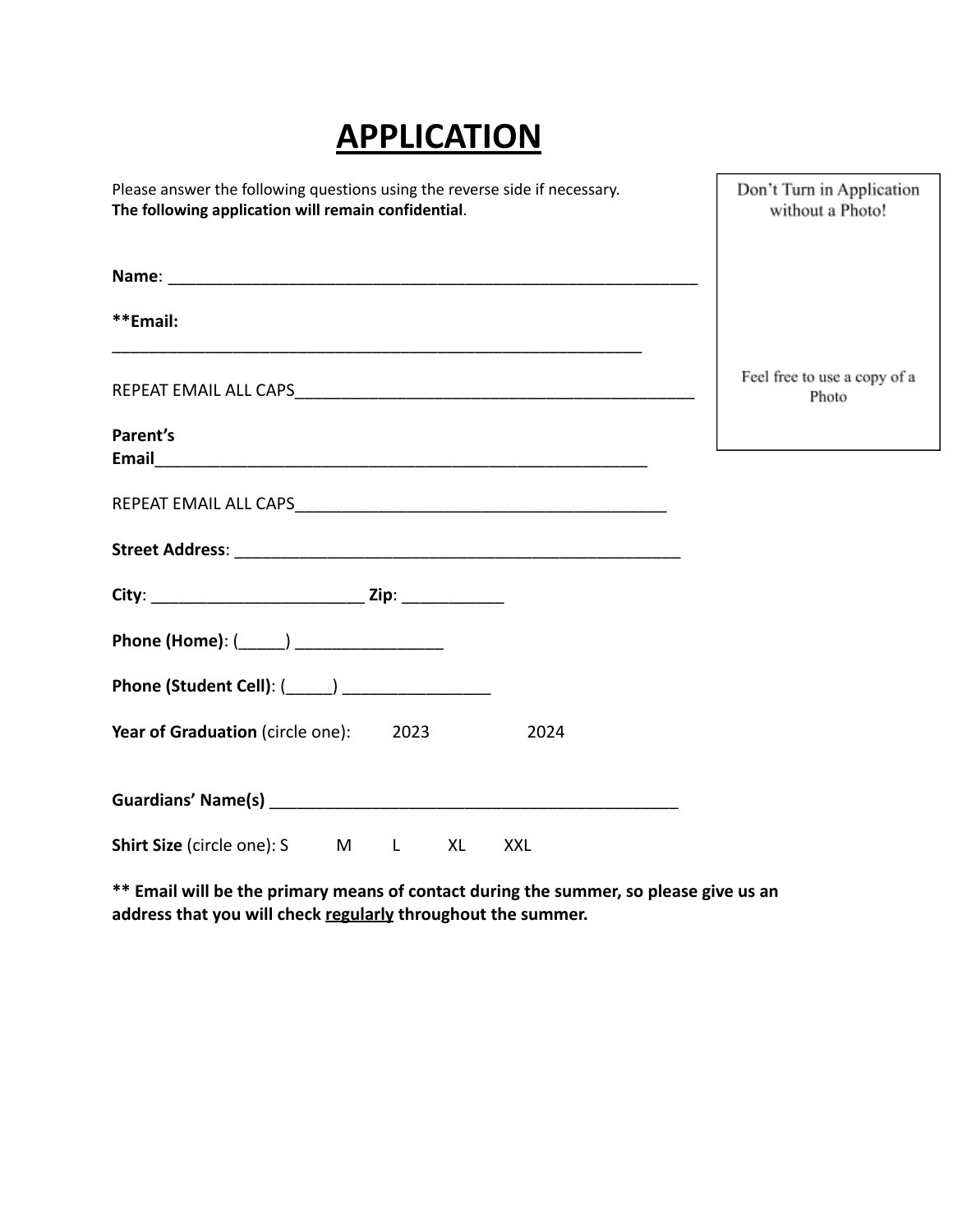1) Please give your personal testimony of your relationship with Jesus Christ. *(use the backside of this paper if necessary.)*

2) Explain a recent situation in which you served someone else. What was the experience like?

3) How has God been working in your life? What has God been teaching you in your life?

4) What are 3 of your weaknesses and 3 of your strengths?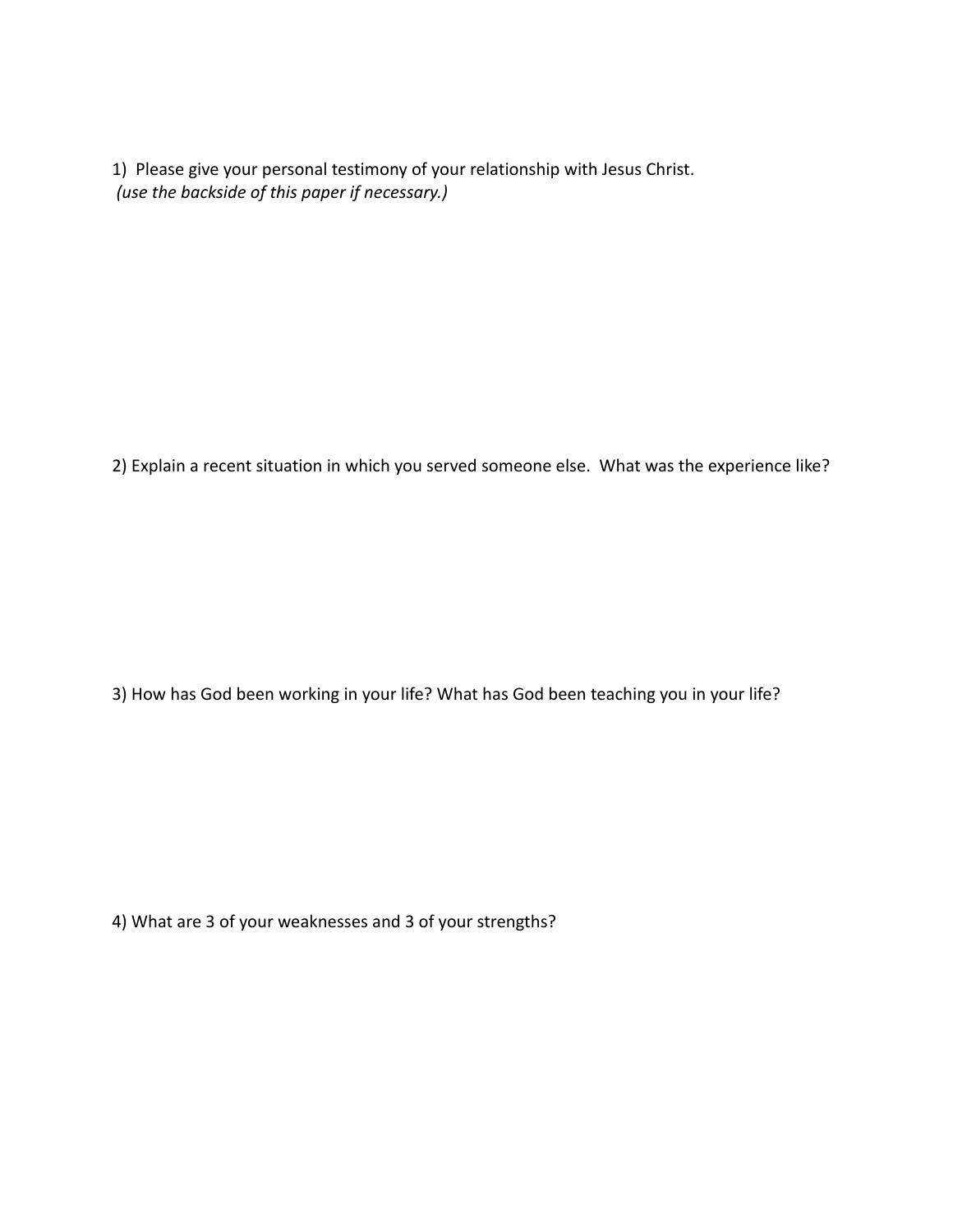5) How do you think God will use the talents and gifts He has given you on the *Stateside* trip?

6) How long have you been attending Fullerton Free?

7) Please check High School and/or Worship service you faithfully attend:

| $\triangle$ Sunday morning HSM                                                          |  | <b>Wednesday night HSM</b> | → 9:19 or 11:11 main |  |  |  |
|-----------------------------------------------------------------------------------------|--|----------------------------|----------------------|--|--|--|
| How often do you attend? $\triangle$ Regularly $\triangle$ Sometimes $\triangle$ Rarely |  |                            |                      |  |  |  |
| Do you serve somewhere at church? (i.e. tech in HSM, Kids Church, usher/greeter, etc)   |  |                            |                      |  |  |  |

8) Why do you want to be on *Stateside* this summer?

9) What fears do you have thinking about being on *Stateside*?

10) What do you believe is your role on a team?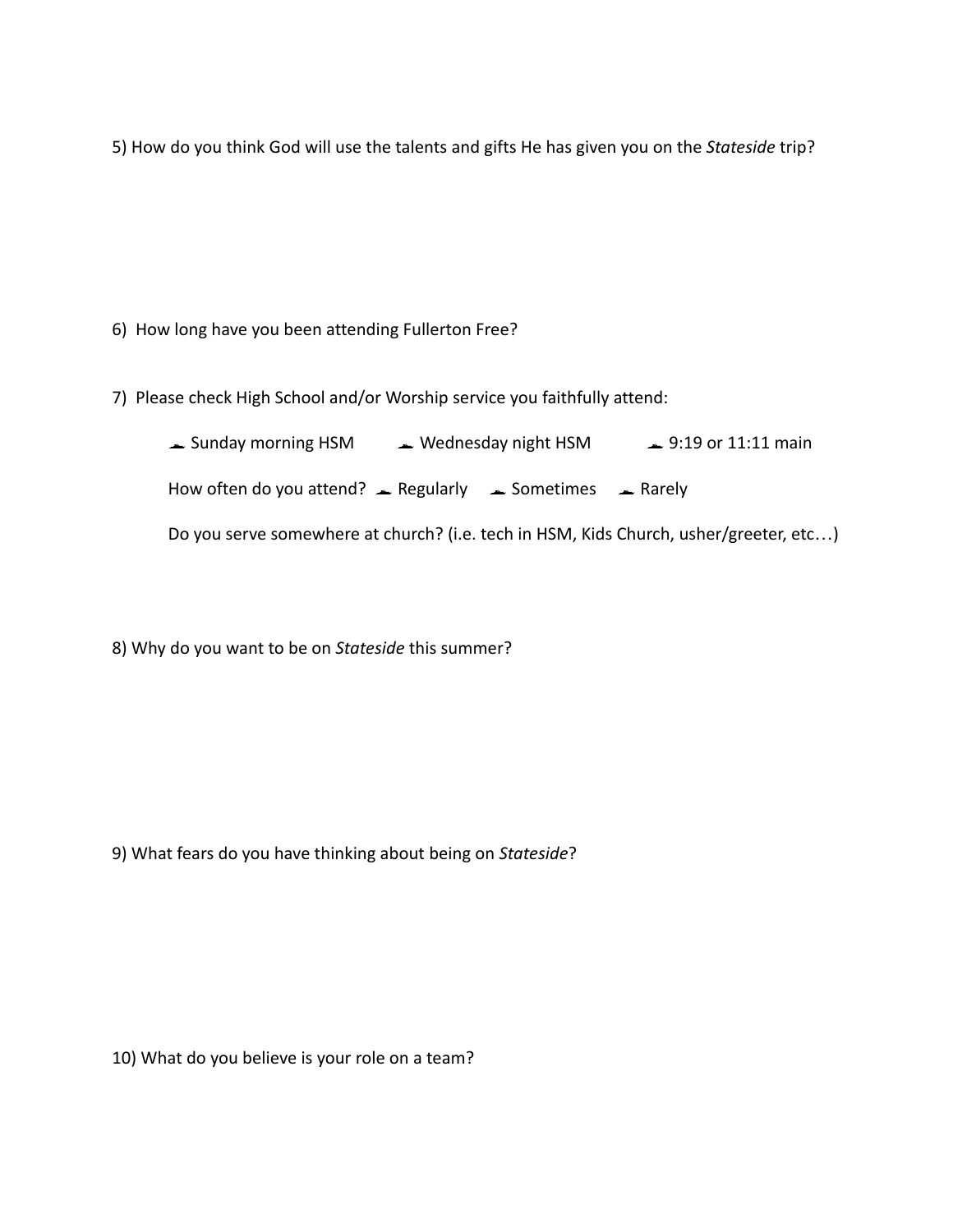11) Please describe your home situation and your relationships with your family:

11) Do you feel comfortable sharing the gospel? Yes No 12) How would you describe the gospel if a stranger asked you?

13) Are you comfortable working with children? Yes No 14) On a scale from 1 – 10 how excited are you to go on Stateside? 1 2 3 4 5 6 7 8 9 10

#### **SIGNATURE**

 $\triangleright$  Have you read the Stateside Goals & Requirements?  $\triangleright$  Yes  $\triangleright$  No

 $\geq 0$  Do you agree to strive for these goals and to meet these requirements?  $\leq$  Yes  $\leq$  No

 $\triangleright$  Are you committed to providing necessary funds for this team?  $\blacktriangle$  Yes  $\blacktriangle$  No

 $\triangleright$  Are you committed to attending each and every meeting this summer?  $\blacktriangle$  Yes  $\blacktriangle$  No

 $\triangleright$  Have you answered all of the above questions honestly?  $\triangleright$  Yes  $\preceq$  No.

Student Signature: \_\_\_\_\_\_\_\_\_\_\_\_\_\_\_\_\_\_\_\_\_\_\_\_\_\_\_\_\_\_\_\_\_\_\_\_\_\_\_\_\_\_\_\_Date:

**COMMENTS/QUESTIONS/CONCERNS?**: